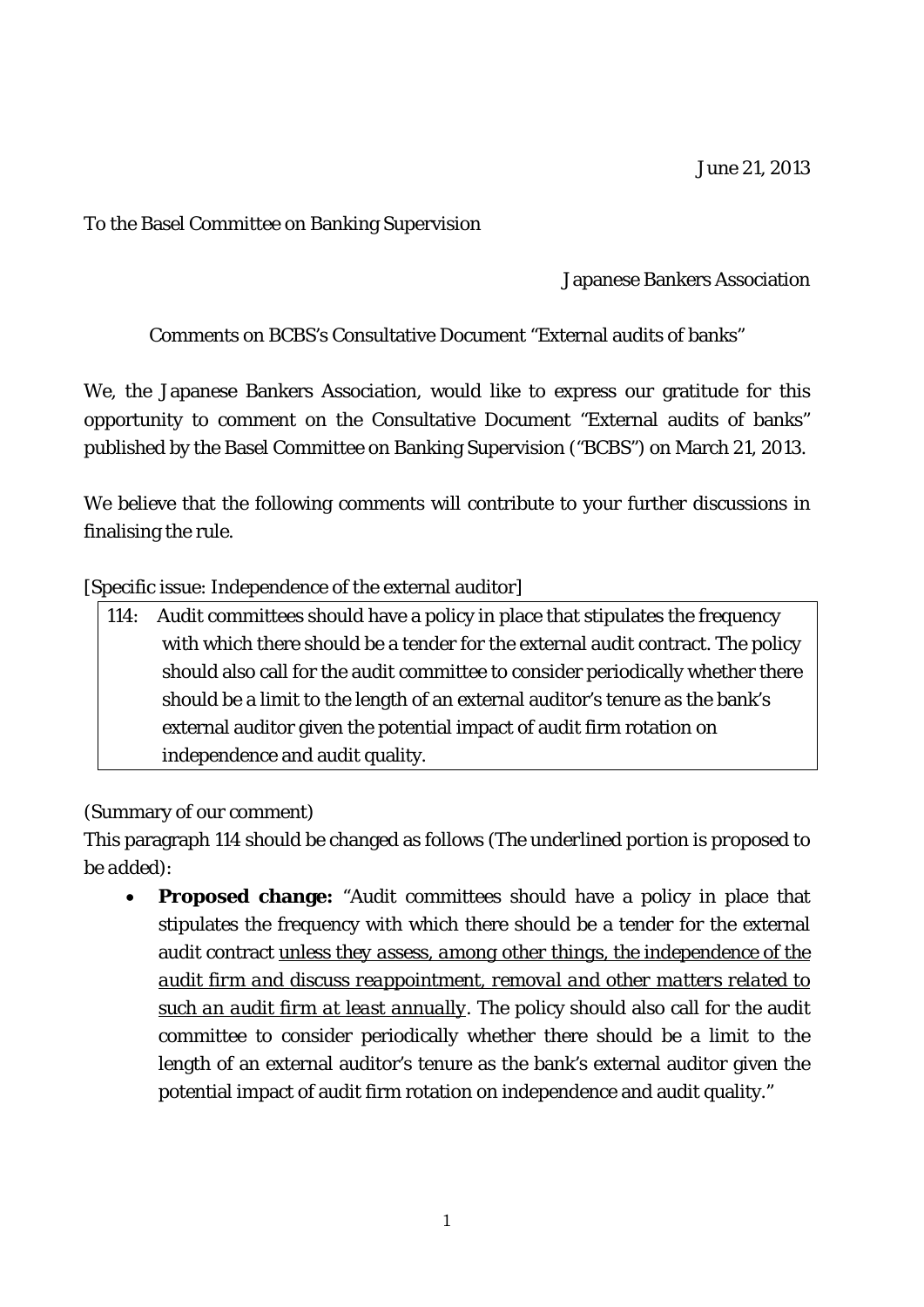## (Grounds)

 Under general practice in Japan, the Audit & Supervisory Board assesses the accounting auditor<sup>1</sup> for its independence and other aspects when preparing the audit report (per annum), and should there be any doubt as to such independence, etc. considers dismissal or refusal of reappointment. Further, the appointment and dismissal of the accounting auditor is resolved by the general shareholders' meeting. Therefore, a framework is in place whereby the independence of the accounting auditor and other relevant matters are assessed by stakeholders (e.g. shareholders). In this way, Japan has an established framework where the consideration of the dismissal/refusal of reappointment of the accounting auditor (which, when decided, directly leads to a tender for a new accounting auditor contract) is addressed by the Auditor & Supervisory Board and stakeholders based on the annual assessment on such an external auditor's independence, etc. Given such a framework, we consider that Japan substantially "has a policy in place that stipulates the frequency with which there should be a tender for the external audit contract."

Therefore, the Consultative Document needs to specify that those countries which require, by the applicable law or under established practice in their jurisdiction, an assessment of the independence of the accounting auditor and other related aspects on an annual basis, and should there be any doubt resulting from such assessment to consider the replacement etc. of such an accounting auditor, are not required to develop a policy that stipulates the frequency of a tender for the external audit contract.

 U.S. SEC registrants are required to develop an internal framework2 (e.g. the prohibition of entering into a contract with the external auditor who is not approved by the audit committee) with the aim of maintaining/enhancing the independence of the external auditor, and the audit committee periodically and as needed assesses the independence of the external auditor. Further, the external auditor is required to certify its independence every year. In this way, the U.S. SEC registrants already have in place a framework to assess annually the independence of their external auditor, and thus it is considered

<sup>-</sup> $1$  For the purpose of this document, the term "accounting auditor," which is a term used under the Companies Act of Japan, is synonymous with the terms "audit firm" and "external auditor" used under paragraph 114.

<sup>&</sup>lt;sup>2</sup> Specific examples include the U.S. SEC's requirement to establish a framework which ensures that the accounting auditor is independent of the preparer of financial statements ("independence") in order to maintain the appropriateness of financial statements, etc. in compliance with the U.S. Sarbanes-Oxley Act.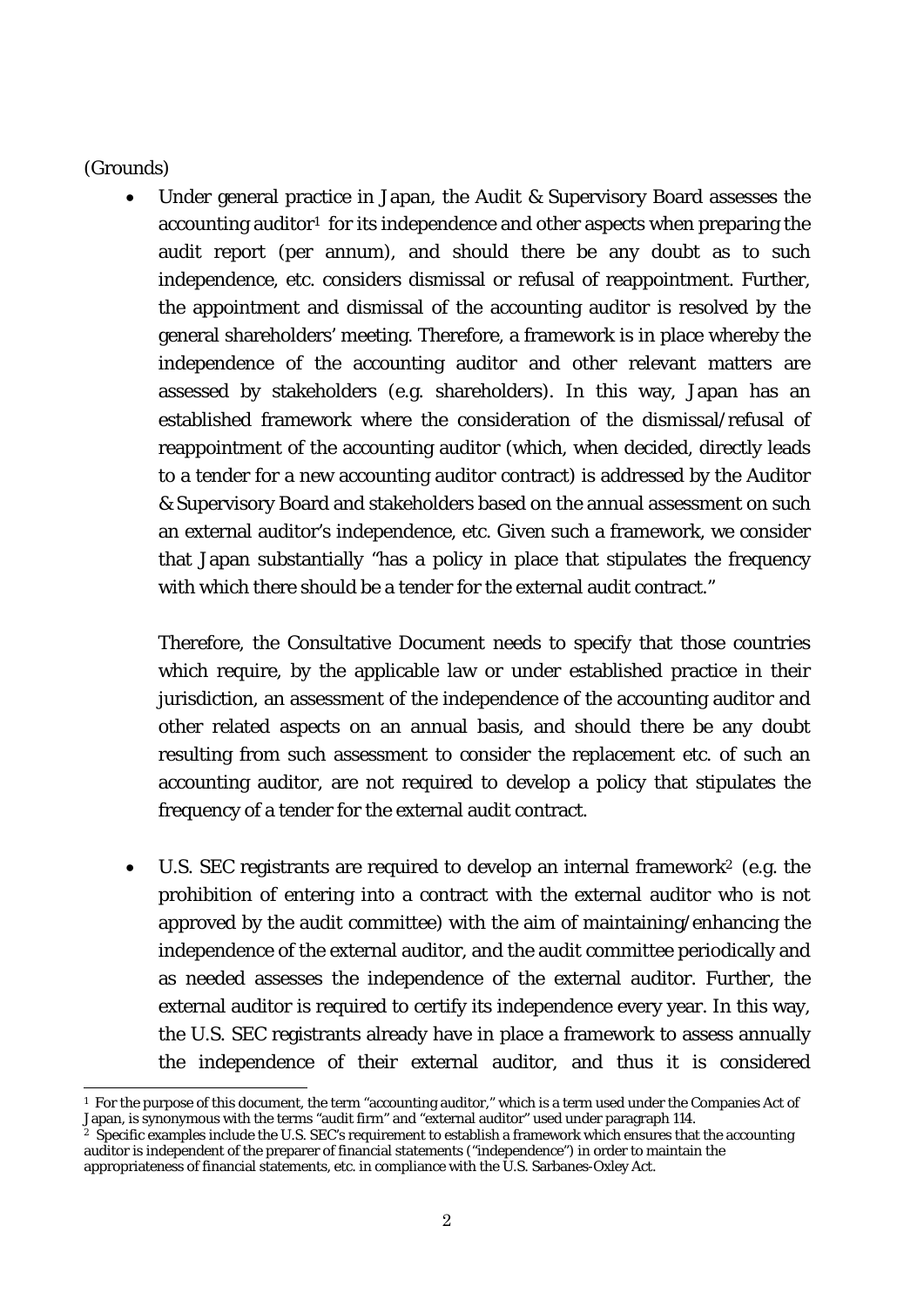unnecessary for them to additionally develop a policy that stipulates the frequency with which there should be a tender for the external audit contract.

 The Consultative Document states that "The policy should also call for the audit committee to consider periodically whether there should be a limit to the length of an external auditor's tenure…" BCBS is respectfully requested that it specifies in which case such a limit should be set and in which case such a limit is considered unnecessary.

Further, we are concerned that while periodic or frequent audit firm rotation may generate some benefit, it may also give rise to issues as set out below. In addition, the replacement of the external auditor is limited to such a case where there is doubt regarding its independence. We respectfully request that BCBS considers these points in finalising the rule.

<Issues associated with the audit firm rotation and a limit to the length of an external auditor's tenure >

 $\checkmark$  Decreased audit efficiency and quality, and increased audit fee

Whenever a new audit firm is appointed, a preparation period will be required as they need to accumulate their knowledge and experience of the audited company. The audit of financial institutions in particular involves decisions and judgments on complex accounting treatments and other matters unique to financial institutions and thus requires a longer preparation period compared to the audit of non-financial companies. In particular in the initial audit year after replacement, there is a risk that an effective audit may not be executed as a result of which the efficiency and quality of the audit decreases and the audit fee for the audited companies increases. Further, it is a significant burden on the companies to change audit firms particularly in the case of global companies.

In addition, as the rotation period approaches, there is a concern that in practice the incumbent auditors become conscious of replacement, affecting their audit quality.

 $\checkmark$  Opinion shopping

In jurisdictions where the consistency of the audit firm's opinion is highly regarded, if periodic or frequent audit firm rotation is implemented without exception, it may provide an incentive to some companies to select an audit firm which will provide an audit opinion that is more favorable for them.